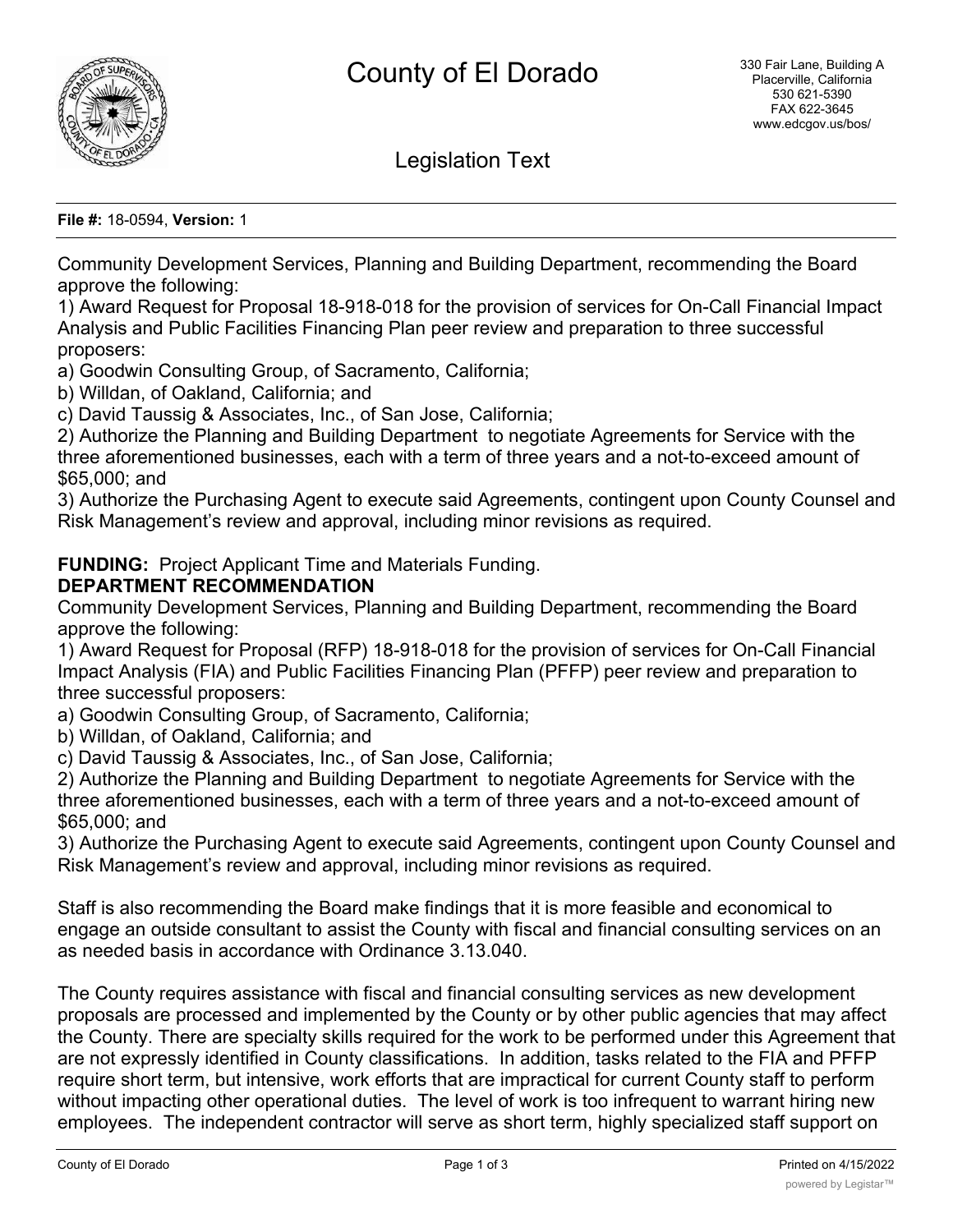very critical and time sensitive projects.

Preparation of FIA and PFFP documents does not imply any commitment whatsoever by the County that the Projects will be approved by the Board.

## **DISCUSSION / BACKGROUND**

In November 2017, at the request of Planning and Building Department, the Procurement and Contracts Division of the Chief Administrative Office issued a RFP for on-call services for peer review or preparation of FIA and PFFP documents. An FIA is prepared for development projects to estimate the ongoing revenues that would be generated by it and the ongoing costs that will be incurred in order to determine the fiscal impacts that will result to the County General Fund. The FIA will include a projection of property tax and sales tax revenues, transient occupancy taxes, property tax in-lieu of vehicle license fees, gas taxes, and other revenues that will result from new development within the Project. These revenues will be compared to the total cost of providing police, fire, street maintenance, park maintenance, County administration, and other services that may be funded by the General Fund. To the extent service costs exceed estimated revenues, a mechanism should be proposed in the FIA to mitigate the projected deficit.

The PFFP for a project will set forth a proposed funding strategy for public infrastructure and community facilities that are needed to serve the project. Funding capacity from land-secured financing, such as Mello-Roos or assessment districts, will be estimated and applied to assist in funding facilities in a timely manner. The PFFP will also provide an estimate of the total infrastructure burden for each land use, and determine whether these burdens are viable based on the competitive marketplace and industry-standard tests of feasibility.

The County received five proposals for the RFP. Staff reviewed and ranked all responses received, and recommends that Agreements be awarded to three successful proposers, Goodwin Consulting Group, Willdan, and David Taussig & Associates, Inc., each in the amount of \$65,000 for a term of three years.

# **ALTERNATIVES**

The Board could choose to not approve the Agreements. As staff does not have the capacity to perform the FIA and PFFP analyses, project applicants would need to hire their own outside consultants, and the County would no longer retain oversight of this aspect of the development project.

#### **OTHER DEPARTMENT / AGENCY INVOLVEMENT**

Chief Administrative Office, Procurement and Contracts Division

#### **CAO RECOMMENDATION**

It is recommended that the Board approve this item.

#### **FINANCIAL IMPACT**

There is no change to Net County Cost associated with this item. The consultants will be paid by the County from monies paid to the County from the project applicants. No costs are to be incurred by the County.

# **CLERK OF THE BOARD FOLLOW UP ACTIONS**